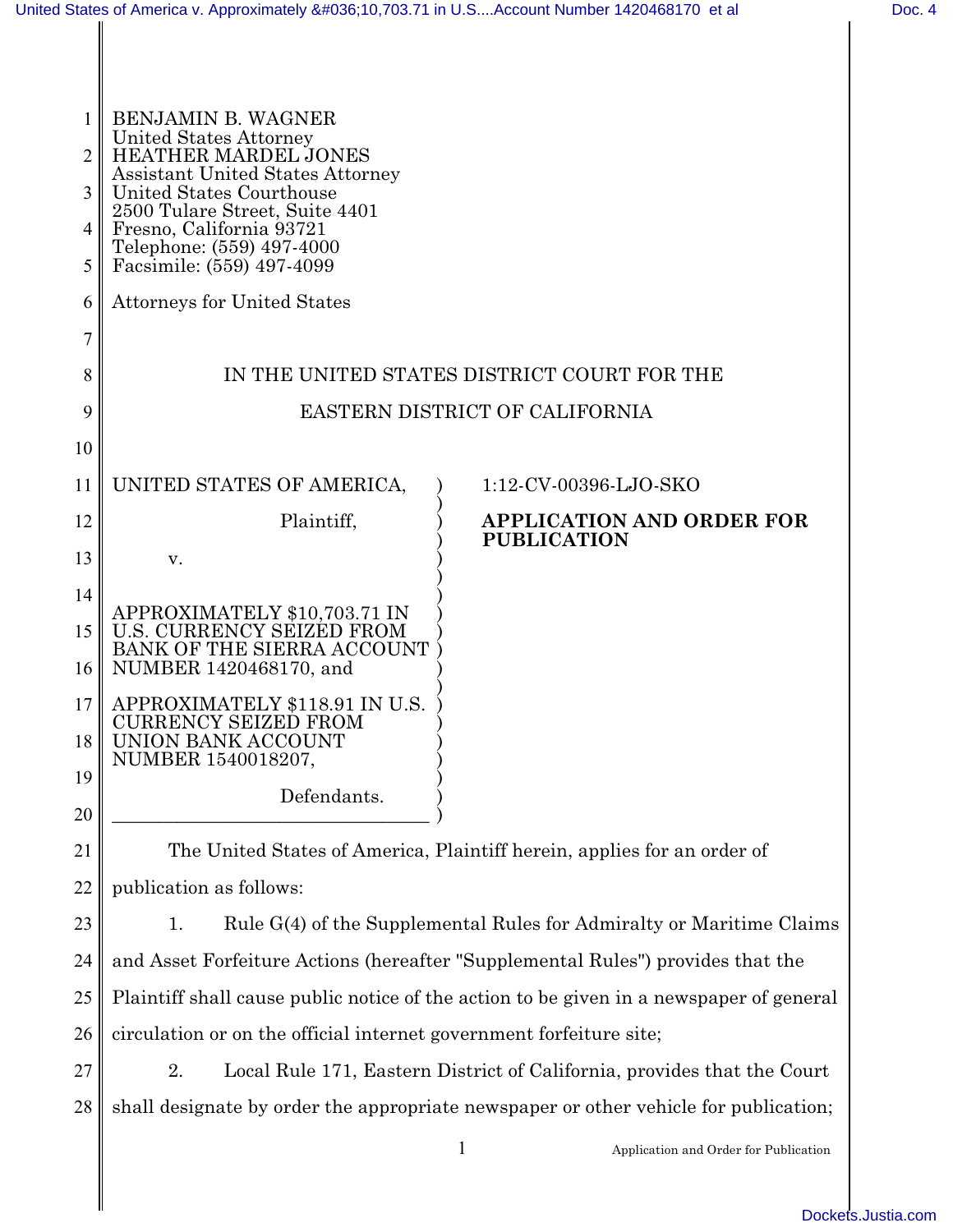| 1  | 3.                                                                                     | The defendant approximately \$10,703.71 in U.S. currency was seized |  |
|----|----------------------------------------------------------------------------------------|---------------------------------------------------------------------|--|
| 2  | on October 4, 2011, from the Bank of Sierra branch located in Fresno, California at    |                                                                     |  |
| 3  | 5775 East Kings Canyon Road; the defendant approximately \$118.91 in U.S.              |                                                                     |  |
| 4  | currency was seized on October 4, 2011, from the Union Bank branch located in          |                                                                     |  |
| 5  | Fresno, California at 5669 E. Kings Canyon Road (hereafter collectively "defendant     |                                                                     |  |
| 6  | funds"). The defendant funds are in the custody of the U.S. Department of              |                                                                     |  |
| 7  | Treasury, Internal Revenue Service, Eastern District of California.                    |                                                                     |  |
| 8  | Plaintiff proposes that publication be made as follows:<br>4.                          |                                                                     |  |
| 9  | a.                                                                                     | One publication;                                                    |  |
| 10 | Thirty (30) consecutive days;<br>$\mathbf{b}$ .                                        |                                                                     |  |
| 11 | c.                                                                                     | On the official internet government forfeiture site                 |  |
| 12 | www.forfeiture.gov;                                                                    |                                                                     |  |
| 13 | d.                                                                                     | The publication is to include the following:                        |  |
| 14 | (1)                                                                                    | The Court and case number of the action;                            |  |
| 15 | (2)                                                                                    | The date of the seizure/posting;                                    |  |
| 16 | (3)                                                                                    | The identity and/or description of the property                     |  |
| 17 | seized/posted;                                                                         |                                                                     |  |
| 18 | (4)                                                                                    | The name and address of the attorney for the Plaintiff;             |  |
| 19 | (5)                                                                                    | A statement that claims of persons entitled to possession           |  |
| 20 | or claiming an interest pursuant to Supplemental Rule G(5) must be filed with the      |                                                                     |  |
| 21 | Court and served on the attorney for the Plaintiff no later than 60 days after the     |                                                                     |  |
| 22 | first day of publication on the official internet government forfeiture site; and      |                                                                     |  |
| 23 | (6)                                                                                    | A statement that answers to the Complaint or a motion               |  |
| 24 | under Rule 12 of the Federal Rules of Civil Procedure must be filed and served         |                                                                     |  |
| 25 | within 21 days after the filing of the claims and, in the absence thereof, default may |                                                                     |  |
| 26 | $^{\prime\prime\prime}$                                                                |                                                                     |  |
| 27 | ///                                                                                    |                                                                     |  |
| 28 | ///                                                                                    |                                                                     |  |
|    |                                                                                        | $\overline{2}$<br>Application and Order for Publication             |  |
|    |                                                                                        |                                                                     |  |